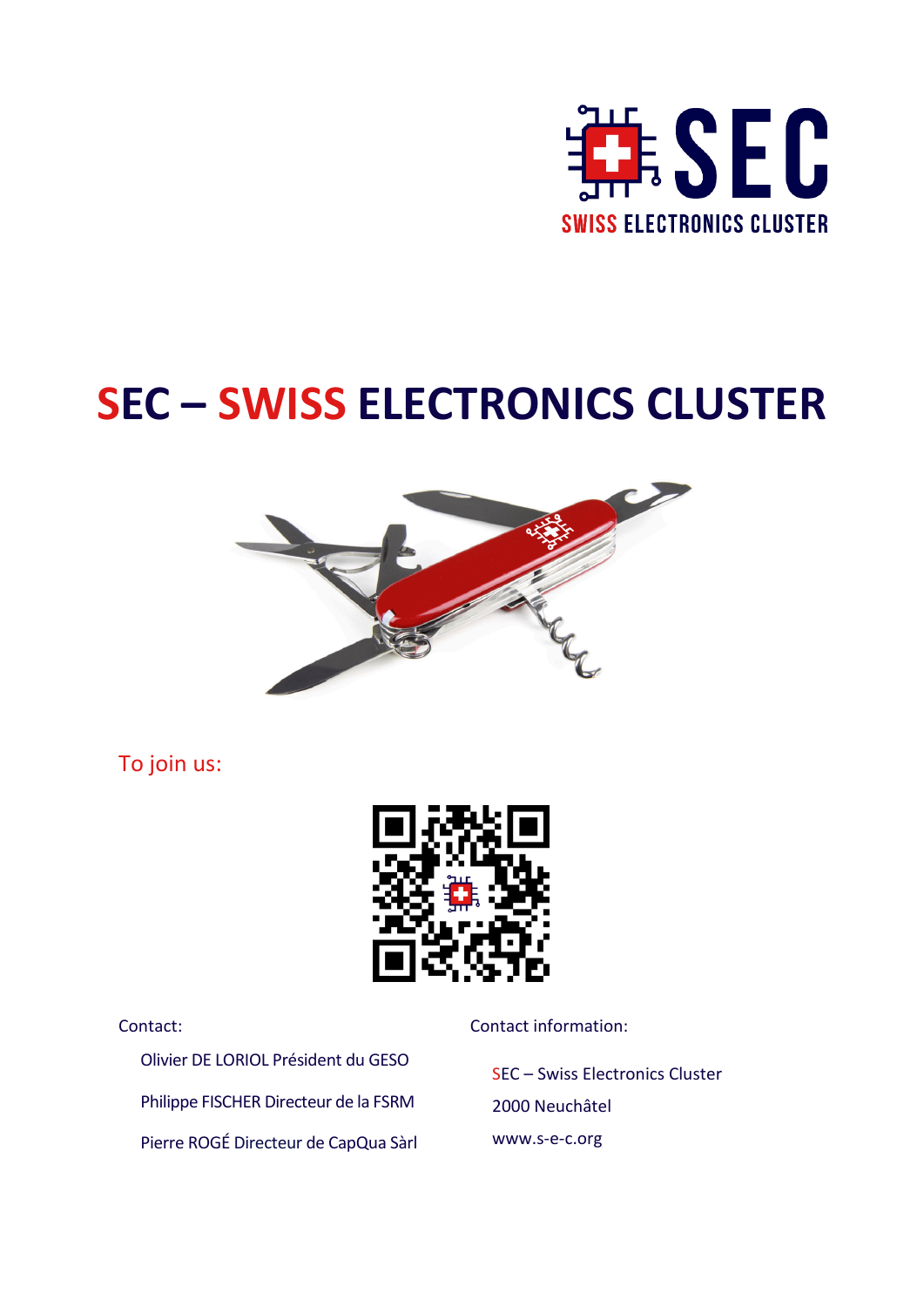# **FOUNDING ASSEMBLY**

## **AGENDA:**

- Formal aspects
	- Chairing the meeting and taking the minutes
- Decision of constitution
	- Creation of an association in accordance with art. 60 and following of the Swiss Civil Code
- Adoption of the statutes
	- Possible modification, then approval and adoption of the statutes
- Election of the committee and the review body
	- Election of committee members
	- Election of the President and Secretary
	- Election of the review body

Draft statutes to be approved at the Founding Assembly:



Register for the Founding Assembly:



Founding Assembly at Microcity, Rue Pierre-à-Mazel 39, 2000 Neuchâtel on one of the 3 following dates according to your availability.

We will choose the date that will gather the most participants:

- 06/24/2022 from 2.30 pm
- 06/28/2022 from 2.30 pm
- 07/01/2022 from 2.30 pm

**Registration closes on 17.06.2022.**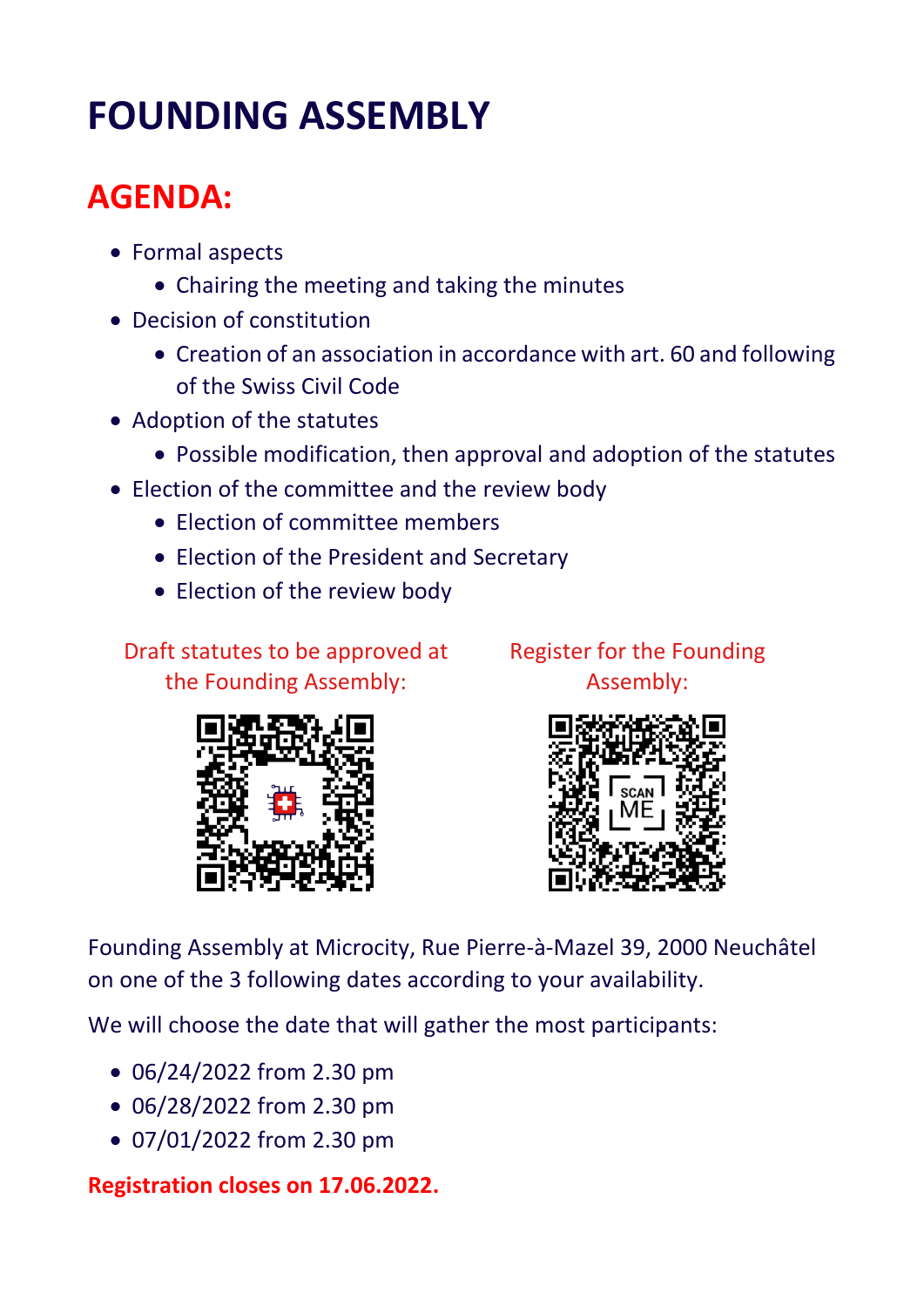# **SERVICE PROPOSAL**

### **"Basic" [GESO Membership fee](https://www.geso.ch/adhesion/)**

#### **In French-speaking Switzerland = GESO offer**

- Networking between members
- Company visits  $\rightarrow$  Organize one in your company soon?
- Free ¼ page ad in the Revue Polytechnique instead of CHF 990.-

In German-speaking Switzerland & Ticino = offer of the SEC partner associations to come

### **"SEC – IPC" Membership fee to be defined later**

#### **Administrative support to become an IPC Member**

- 50% discount on the purchase of IPC standards
- 10% discount on the price of IPC certifications
- Free access to IPC standards updates
- Monitoring and information on IPC standards changes
- Member of an international association of over 3000 members active since 1957

## **"SEC – Swiss Label" Membership fee to be defined later**

#### **Administrative support to become a Swiss Label Member**

- Promote the quality of your products and services
- Display the protected brand "Swiss Made" on your products
- Swiss association with over 1000 members active since 1917
- Association chaired by usam Union Suisse des Arts et Métiers

### **And more according to your needs**